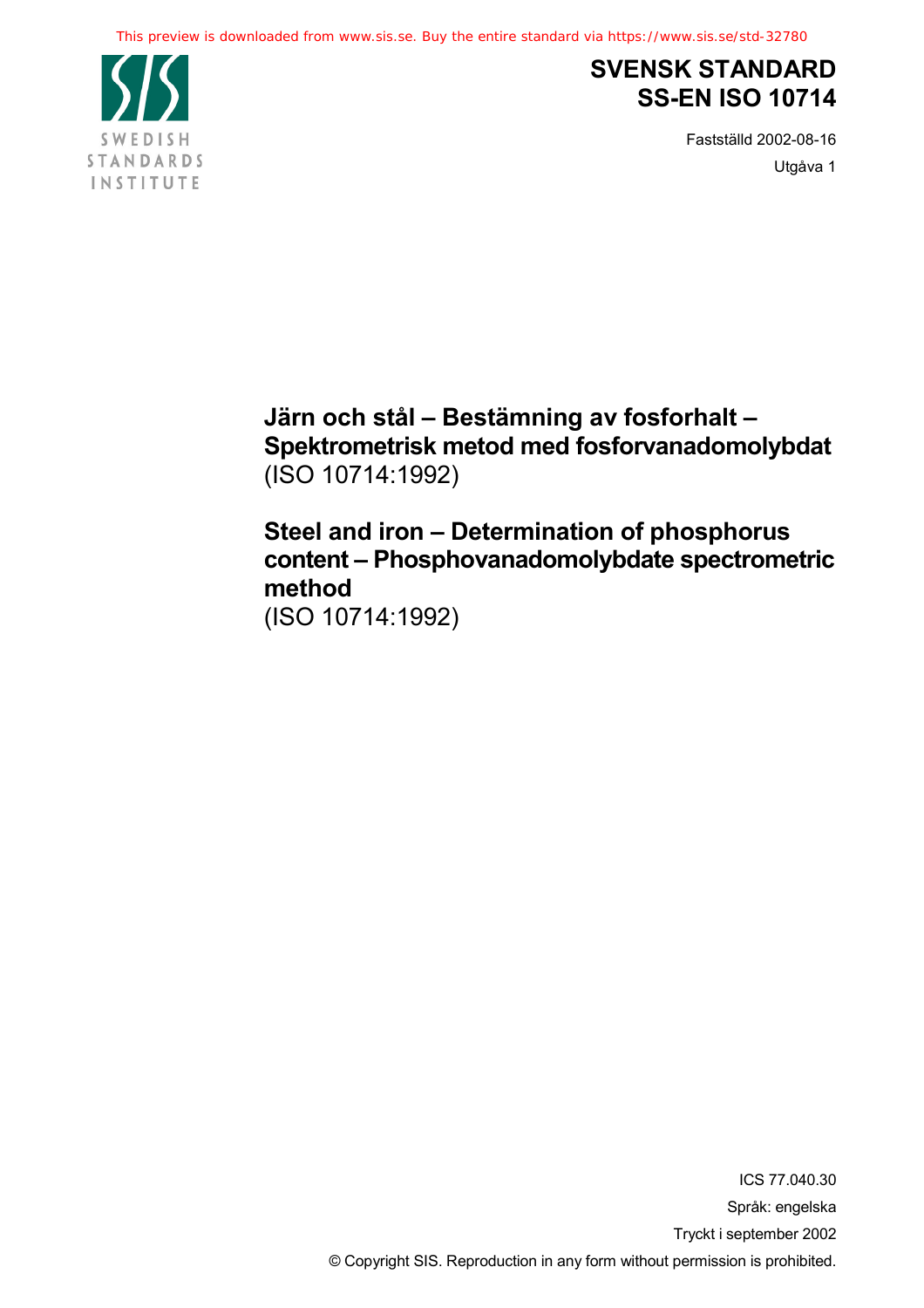Europastandarden EN ISO 10714:2002 gäller som svensk standard. Detta dokument innehåller den officiella engelska versionen av EN ISO 10714:2002.

The European Standard EN ISO 10714:2002 has the status of a Swedish Standard. This document contains the official English version of EN ISO 10714:2002.

Dokumentet består av 13 sidor.

Upplysningar om **sakinnehållet** i standarden lämnas av SIS, Swedish Standards Institute, tel 08 - 555 520 00.

Standarder kan beställas hos SIS Förlag AB som även lämnar **allmänna upplysningar** om svensk och utländsk standard. *Postadress*: SIS Förlag AB, 118 80 STOCKHOLM *Telefon*: 08 - 555 523 10. *Telefax*: 08 - 555 523 11 *E-post*: sis.sales@sis.se. *Internet*: www.sisforlag.se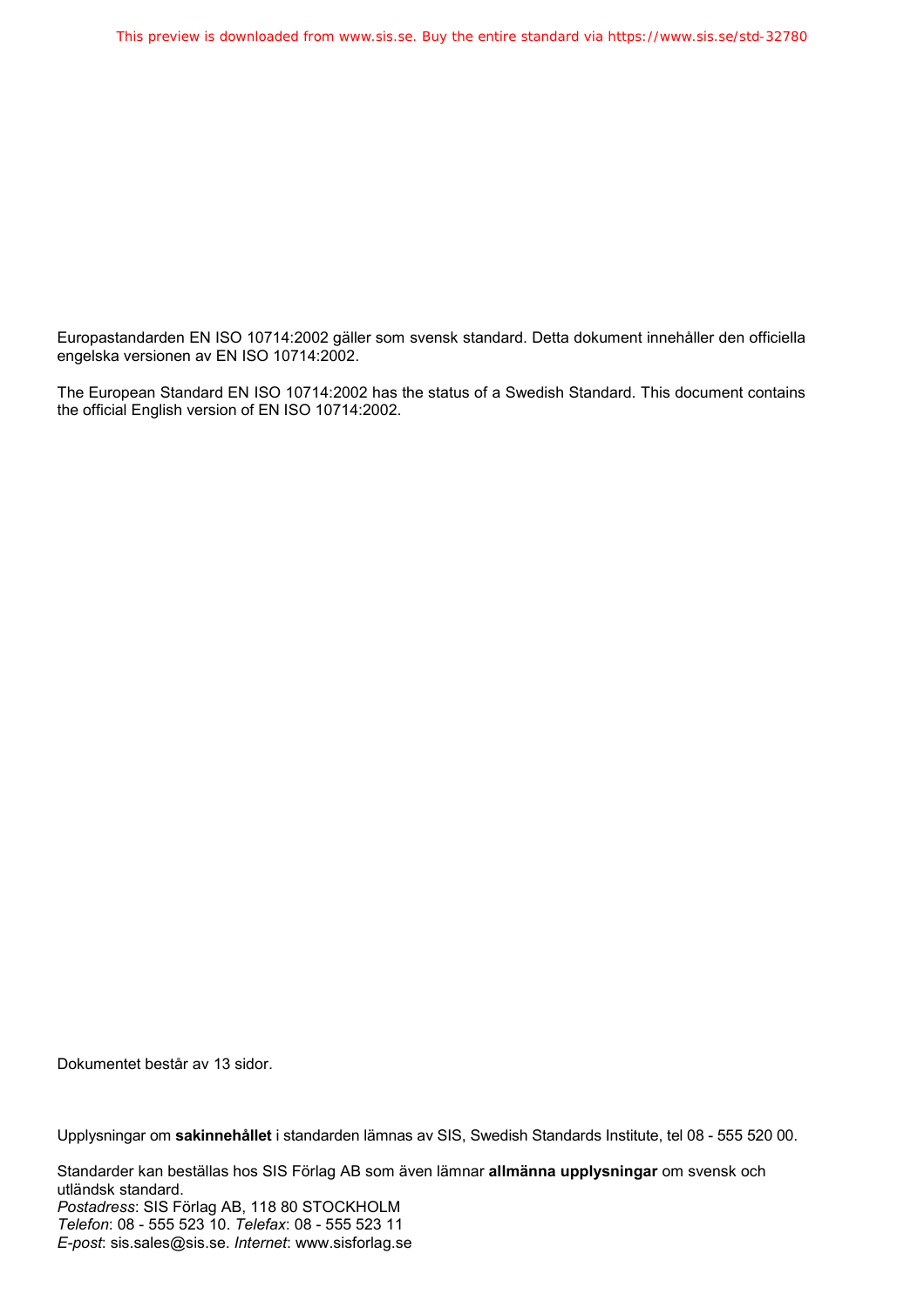# EUROPEAN STANDARD NORME EUROPÉENNE EUROPÄISCHE NORM

## **EN ISO 10714**

July 2002

ICS 77.040.30

English version

## Steel and iron - Determination of phophorus content - Phosphovanadomolybdate spectrophotometric method (ISO 10714:1992)

Aciers et fontes - Dosage du phosphore - Méthode par spectrophotométrie au phosphovanadomolybdate (ISO 10714:1992)

Bestimmung des Phosphorgehaltes - Fotometrische Bestimmung - Vanadatomolybdatophosphat-Verfahren (ISO 10714:1992)

This European Standard was approved by CEN on 29 May 2002.

CEN members are bound to comply with the CEN/CENELEC Internal Regulations which stipulate the conditions for giving this European Standard the status of a national standard without any alteration. Up-to-date lists and bibliographical references concerning such national standards may be obtained on application to the Management Centre or to any CEN member.

This European Standard exists in three official versions (English, French, German). A version in any other language made by translation under the responsibility of a CEN member into its own language and notified to the Management Centre has the same status as the official versions.

CEN members are the national standards bodies of Austria, Belgium, Czech Republic, Denmark, Finland, France, Germany, Greece, Iceland, Ireland, Italy, Luxembourg, Malta, Netherlands, Norway, Portugal, Spain, Sweden, Switzerland and United Kingdom.



EUROPEAN COMMITTEE FOR STANDARDIZATION COMITÉ EUROPÉEN DE NORMALISATION EUROPÄISCHES KOMITEE FÜR NORMUNG

**Management Centre: rue de Stassart, 36 B-1050 Brussels**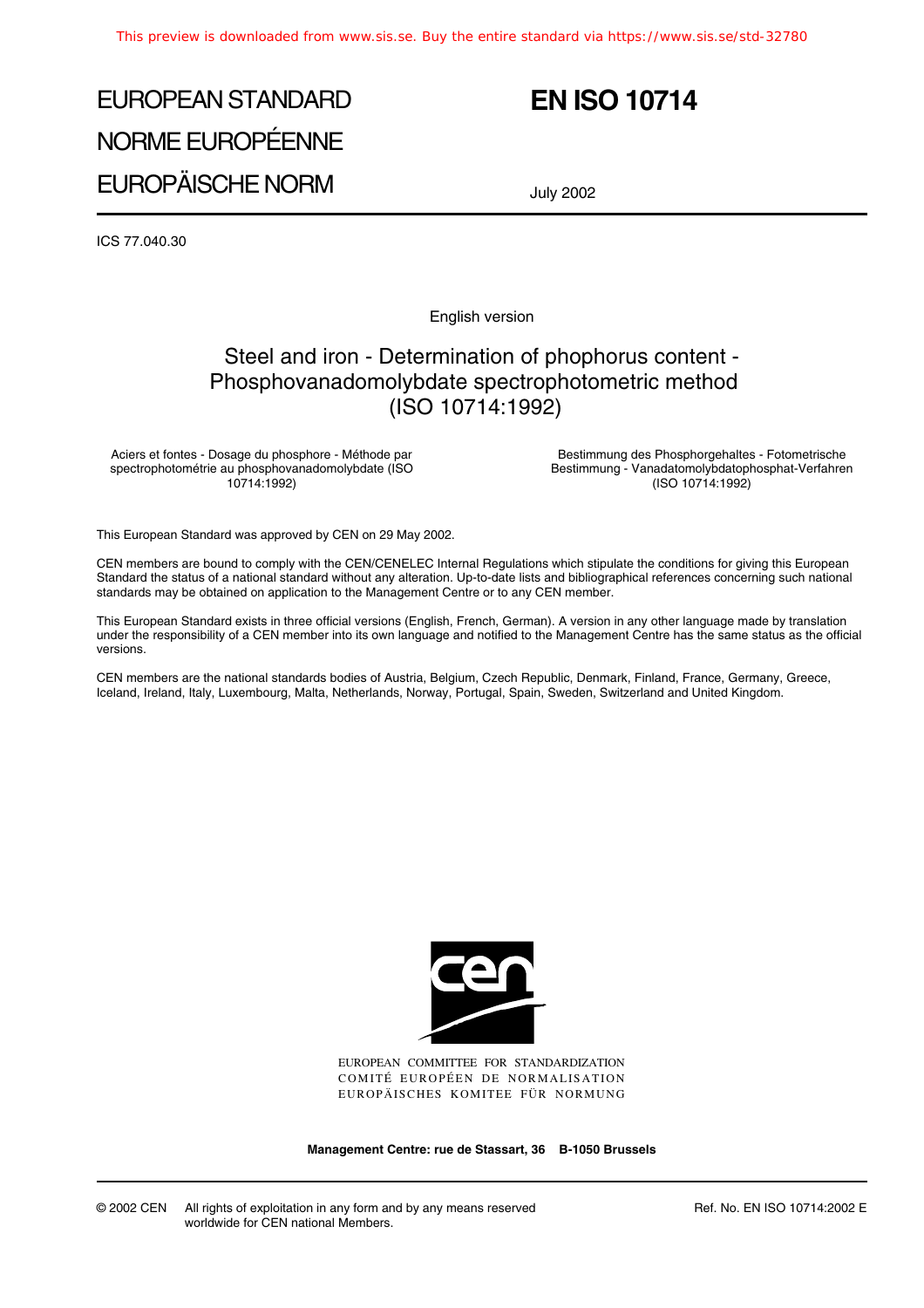## **Foreword**

The text of the International Standard from Technical Committee ISO/TC 17 "Steel" of the International Organization for Standardization (ISO) has been taken over as a European Standard by Technical Committee ECISS/TC 20 "Methods of chemical analysis of ferrous products", the secretariat of which is held by SIS.

This European Standard shall be given the status of a national standard, either by publication of an identical text or by endorsement, at the latest by January 2003, and conflicting national standards shall be withdrawn at the latest by January 2003.

According to the CEN/CENELEC Internal Regulations, the national standards organizations of the following countries are bound to implement this European Standard: Austria, Belgium, Czech Republic, Denmark, Finland, France, Germany, Greece, Iceland, Ireland, Italy, Luxembourg, Malta, Netherlands, Norway, Portugal, Spain, Sweden, Switzerland and the United Kingdom.

### **Endorsement notice**

The text of the International Standard ISO 10714:1992 has been approved by CEN as a European Standard without any modifications.

NOTE Normative references to International Standards are listed in annex ZA (normative).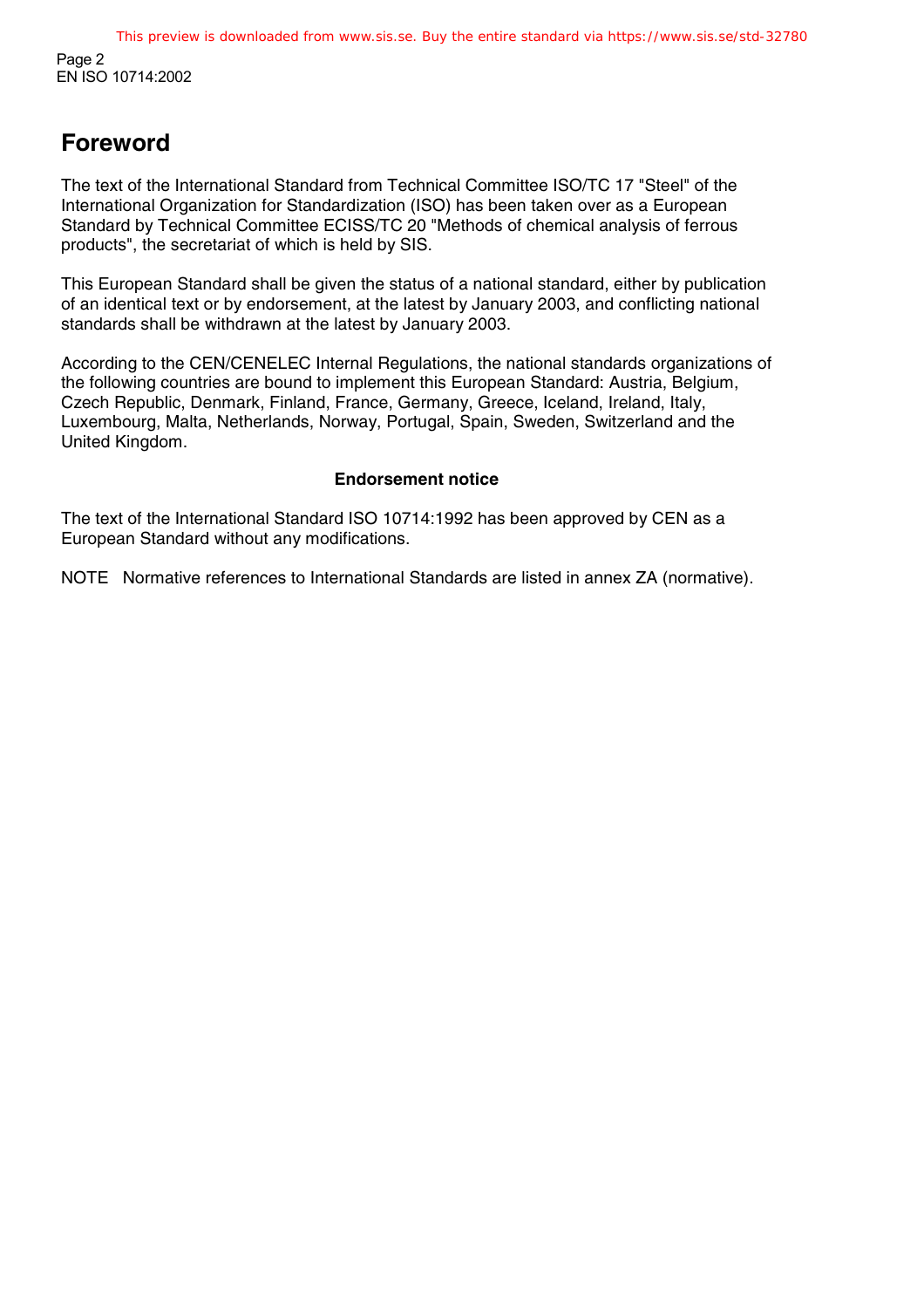## Steel and iron  $-$  Determination of phosphorus content  $-$ Phosphovanadomolybdate spectrophotometric method

#### **Scope**  $\mathbf{1}$

This International Standard specifies a spectrophotometric method for the determination of phosphorus in steel and iron with the following limitations

The method is applicable to phosphorus contents between 0,001 0 % ( $m/m$ ) and 1,0 % ( $m/m$ ).

Arsenic, hafnium, niobium, tantalum, titanium, and tungsten interfere in determining phosphorus, but the interferences can be partially overcome by formation of complexes and use of small quantities of test portion. Depending on the concentration of the interfering elements, the application ranges and test portions given in table 1 apply.

The lower end of the application range can only be reached in test samples with low contents of the interfering elements.

#### $\overline{2}$ **Normative references**

The following standards contain provisions which, through reference in this text, constitute provisions of this International Standard. At the time of publication, the editions indicated were valid. All standards are subject to revision, and parties to agreements based on this International Standard are encouraged to investigate the possibility of applying the most recent editions of the standards indicated below. Members of IEC and ISO maintain registers of currently valid International Standards.

ISO 377-2:1989, Selection and preparation of samples and test pieces of wrought steels - Part 2: Samples for the determination of the chemical composition.

ISO 385-1:1984, Laboratory glassware - Burettes -Part 1: General requirements.

ISO 648:1977, Laboratory glassware - One-mark pipettes.

ISO 1042:1983, Laboratory glassware - One-mark volumetric flasks.

ISO 3696:1987, Water for analytical laboratory use -Specification and test methods.

ISO 5725:1986, Precision of test methods - Determination of repeatability and reproducibility for a standard test method by inter-laboratory tests.

| тарне п                                                |                          |         |                          |                |    |                               |                                                                                     |
|--------------------------------------------------------|--------------------------|---------|--------------------------|----------------|----|-------------------------------|-------------------------------------------------------------------------------------|
| Maximum content of the interfering elements, % $(m/m)$ |                          |         |                          |                |    | <b>Test portion</b>           | <b>Application range, <math>\Delta w_{\rm p}</math></b>                             |
| As.                                                    | Hf                       | Nb      | Ta                       |                | w  |                               | % (m/m)                                                                             |
| 0,05<br>0,2<br>0,5<br>0,2                              | 0.1<br>0,5<br>1,5<br>0.5 | 5<br>10 | 0,1<br>0,5<br>1.0<br>0,5 | 10<br>25<br>10 | 25 | i .0<br>0.25<br>0, 10<br>0.25 | $0,001$ to $0,010$<br>$0,005$ to $0.040$<br>$0.010$ to $0.100$<br>$0,100$ to $1,00$ |

 $\sim$   $\sim$